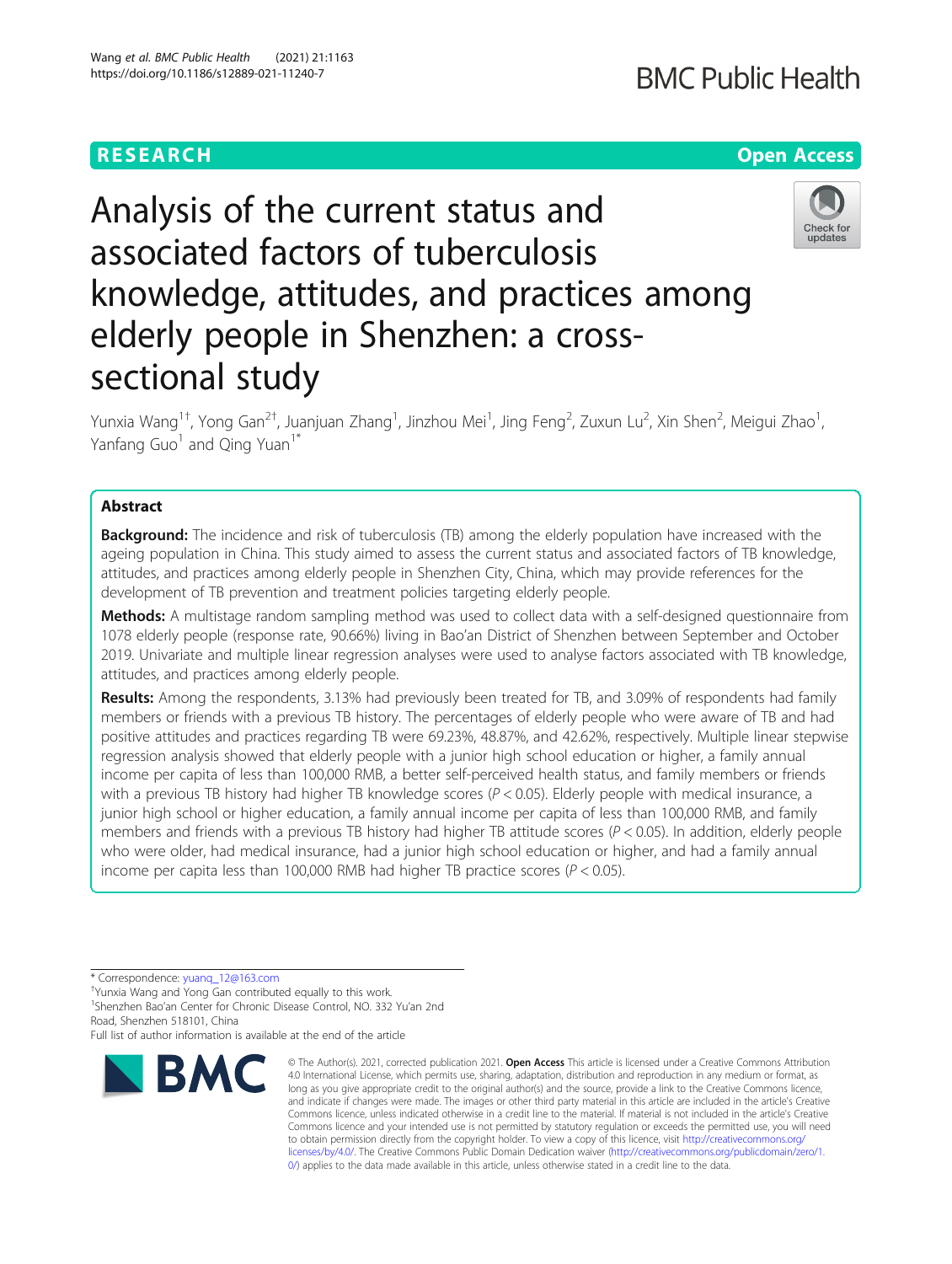Conclusions: Elderly people were aware of TB, but their positive attitudes and practices were at a low level. Corresponding prevention and treatment policies should be developed according to these influencing factors to reduce the incidence of TB among elderly people and improve their quality of life.

Keywords: Tuberculosis, Knowledge, Attitude, Practice, Elderly people

## Background

The Global Tuberculosis (TB) Report issued by the World Health Organization (WHO) showed approximately 10 million new TB patients worldwide in 2019, 86% of whom were concentrated in 30 countries with a high TB burden [\[1](#page-9-0)]. China has a high TB burden, with approximately 833,000 new TB patients every year, ranking second in the world behind India  $[1]$  $[1]$ . The TB epidemic is growing markedly, with a progressive increase in the notification rate with age, and a peak among those aged 65 years or older [\[1](#page-9-0)]. As the population has aged rapidly in China in recent years, the WHO estimates that the number of elderly people in China will reach 402 million by 2040, accounting for 28% of the total population [[2\]](#page-9-0). A cohort study in 2020 showed that the incidence and risk of TB among the elderly population increased with the ageing of the population in China, and the detection rate of TB among the elderly population was 481.8/100,000 [[3\]](#page-9-0). The high incidence of TB among elderly people has introduced considerable challenges to the lives of Chinese people and China's economy. Understanding the knowledge, attitudes, and practices (KAP) and associated factors related to TB among elderly people is very important to the targeted development of TB prevention and treatment tasks in China.

Previous studies have investigated TB KAP among medical interns, nurses, teacher trainees, healthcare workers, and community residents [\[4](#page-9-0)–[8](#page-9-0)]. Berg-Johnsen et al. conducted a study on 270 medical interns and found that the surveyed interns had an adequate level of TB-related knowledge and acceptable attitudes [\[4](#page-9-0)]. Akande reported that small proportions of the respondents had a good score for knowledge (10.5%) and practices (6%) [\[5](#page-9-0)]. Dorji et al. surveyed 420 trainees and revealed that 58.6% had low knowledge of TB [\[6](#page-9-0)]. Alotaibi et al. conducted a study of 540 healthcare workers and found that the participants had average knowledge, above-average attitude, and good practice regarding TB [[7\]](#page-9-0). Wang et al. conducted a national survey of 33,357 residents and showed an overall TB awareness rate of 74.45% [[8](#page-9-0)]. However, no studies have investigated TB KAP and associated factors among elderly people in the community. Therefore, this study aimed to address this important research gap. The findings from this study may contribute to developing TB prevention and treatment policies for elderly people.

## Methods

## Study population and sampling

Multistage random sampling was performed between September and October 2019. First, two of eight community health service centres with chest X-ray film screening capabilities in Bao'an District of Shenzhen were randomly selected. Next, six hundred people aged 65 years or older who received health examinations were randomly selected from each community health service centre. Elderly people in the study communities who met the following criteria were included in the survey: (1) aged 65 years and older; (2) residence in the area for at least half a year; (3) no communication disorders or mental illnesses; and (4) willingness to complete the survey. Individuals were excluded if they did not meet one of the above requirements.

The sample size was calculated using the formula,  $n =$  $[Z^2p(1-p)]/d^2$  (where n = sample size, Z = confidence level for a normal distribution,  $p =$  estimated proportion, and  $d = absolute error$  [\[9](#page-9-0)]. Taking a confidence interval  $(CI)$  of 95% with a probability of 51.4%  $[10]$  $[10]$  and a margin of error at 5%, the sample size was rounded off to 400. To compensate for nonresponses, the sample size was increased by 10% to 440. Thus, the sample size was sufficient in our study.

This study was approved by the ethics committee of Tongji Medical College institutional review board, Huazhong University of Science and Technology, Wuhan, China. All methods were carried out in accordance with relevant guidelines and regulations.

## Questionnaire design and measurement

A cross-sectional study was performed to collect data from the elderly population using a structured questionnaire. The survey questionnaire was designed according to core information on TB prevention and treatment in China (2016 edition) [[11\]](#page-9-0), available questionnaires in previous literatures [[10,](#page-9-0) [12](#page-9-0), [13](#page-9-0)], and the actual conditions of elderly people in Shenzhen city. The questionnaire included two parts; the first part collected information on gender, age, residence, education level, marital status, occupation, medical insurance, family annual income per capita, self-perceived health status, body mass index (BMI), tobacco use, alcohol consumption, previous TB history, and family members or friends with a previous TB history. The second part examined the subjects' KAP regarding the prevention and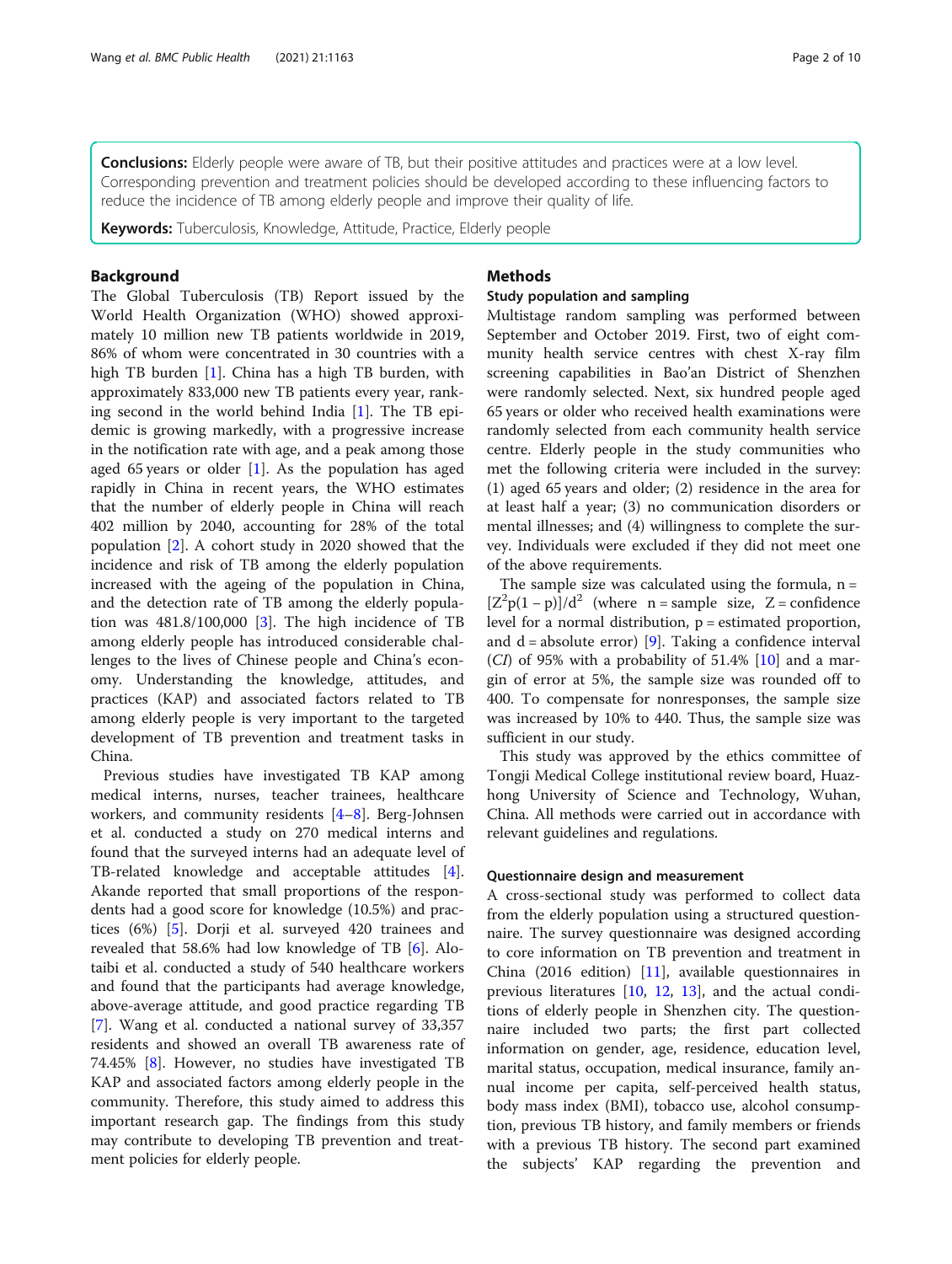<span id="page-2-0"></span>treatment of TB. TB KAP was examined with 5, 5, and 6 items respectively, including TB epidemiology, transmission, treatment, and infection prevention and control. Incorrect/inappropriate or uncertain (did not know) responses were given a score of 0, while 1 point was assigned for selecting the correct/appropriate answer; correct/appropriate responses were based on current literature and best practice. Respondents who answered 60% of the KAP questions correctly were considered aware of TB and to have positive attitudes or practices regarding TB.

## Data collection and quality control

We designed the questionnaire based on a literature review, group discussions, and expert consultation. To improve the quality of the questionnaire, a pretest was conducted at Shenzhen's community health service centres. Then, trained investigators administered the questionnaire to elderly people. Questionnaires were recovered on-site and the completeness of the questionnaires was verified. The data were entered into the database in a double-blind manner by two different researchers using EpiData 3.1 to guarantee accuracy.

## Statistical analysis

All statistical analyses were performed using Statistical Package for Social Sciences (SPSS, Inc., Chicago, IL, Version 13.0). Descriptive analyses used the mean, standard deviation (SD), median, and interquartile range (IQR) for continuous variables and percentages for categorical data. Univariate linear regression analysis was performed to identify associations between different predictive variables and TB KAP among elderly people. Multiple linear stepwise regression was used to estimate factors associated with TB KAP among elderly people (levels for selection and elimination:  $P = 0.05$  and  $P = 0.10$ , respectively). TB KAP scores were used as dependent variables, and the predictive variables included age, BMI, gender, residence, education level, marital status, occupation, medical insurance, annual family income per capita, self-perceived health status, tobacco use, alcohol consumption, previous TB history, and family members or friends with a previous TB history.

## Results

Initially, a total of 1200 elderly people were randomly recruited for the survey. Eleven elderly people refused to participate and 1189 completed questionnaires were received. Then, we excluded 17 interviewees aged < 65

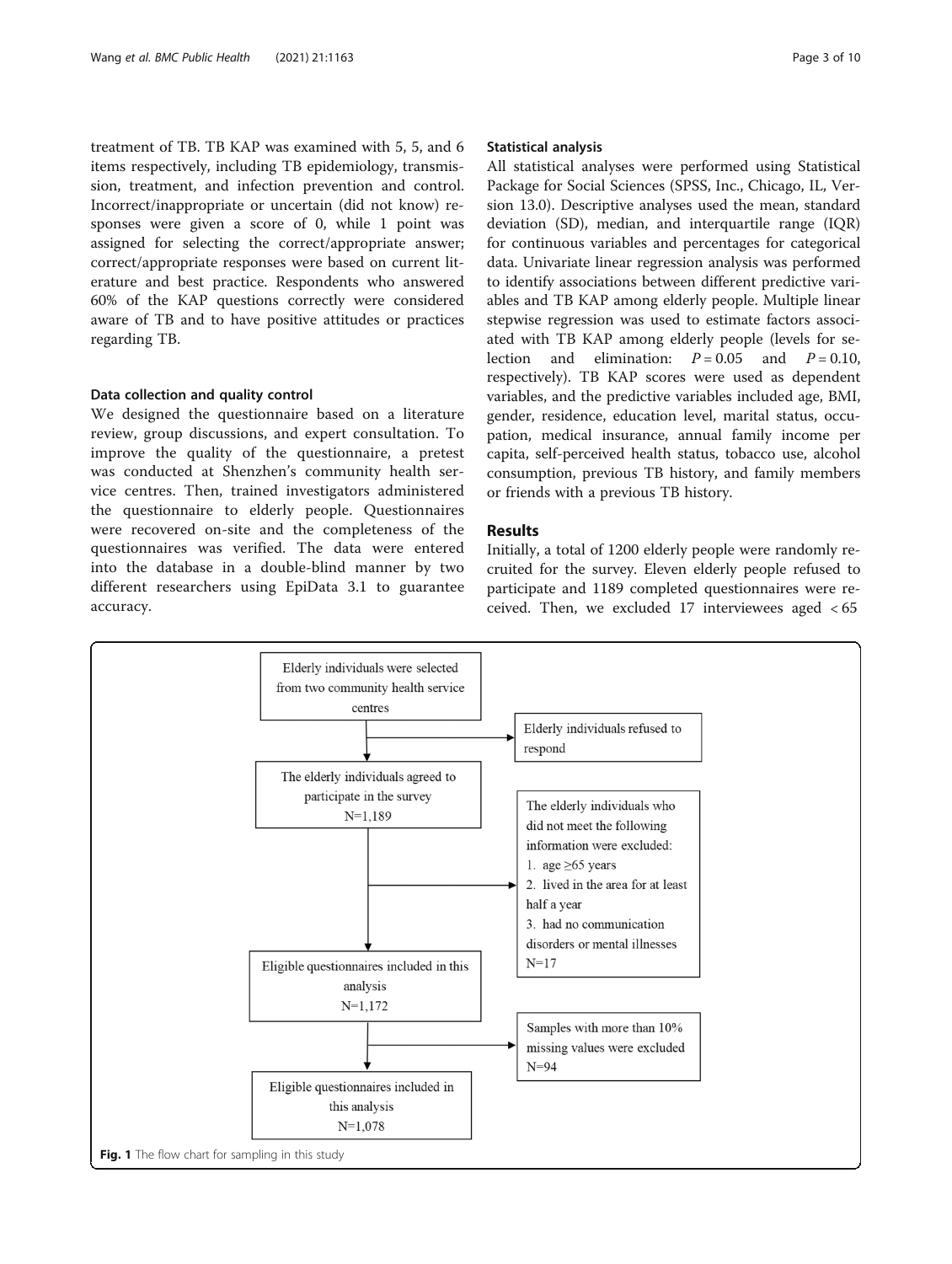years, residing in the area for less than half a year, and with communication disorders and mental illnesses. During the statistical analysis, 94 samples with more than 10% missing values for the items of knowledge, attitudes, and practices were excluded. Finally, a total of 1078 samples were included in this study, yielding a re-sponse rate of 90.66% (see Fig. [1](#page-2-0)).

Table 1 shows the basic characteristics of elderly people. Among 1078 respondents, 488 (45.40%) were females, and 587 (54.60%) were males. Most elderly people (77.68%) were nonlocal residents. A total of 582 (54.65%) respondents had a primary school education or below. Most (89.37%) elderly people were married, 80.95% were farmers or worked in other occupations and 72.89% had medical insurance. Elderly people with a family annual income per capita lower than 100,000 RMB accounted for 71.44% of the total sample. A total

of 494 (47.45%) and 481 (46.21%) respondents reported a good or fair self-perceived health status respectively. A total of 118 (10.97%) and 100 (9.28%) elderly individuals were current cigarette smokers or alcohol drinkers, respectively. Among the population, 33 (3.13%) had previously been treated for TB, and 33 (3.09%) had family members or friends with a previous TB history. In addition, the average age of the elderly individuals was 71.42 (SD = 5.22) years, and the average BMI was  $23.67$  $(SD = 3.33)$  kg/m<sup>2</sup>.

The mean TB KAP scores were  $3$  (IQR = 2; range 0 to 5), 2 ( $IQR = 1$ ; range 0 to 5), and 3 ( $IQR = 2$ ; range 0 to 6). The percentages of elderly people who were aware of TB and had positive attitudes and practices were 69.23%, 48.87%, and 42.62% respectively.

The distribution of participants' responses regarding TB KAP is shown in Table [2](#page-4-0). In the knowledge section,

Table 1 Characteristics of the study populations

| <b>Variables</b>                                     |                              | n/mean | % /SD  |
|------------------------------------------------------|------------------------------|--------|--------|
| Total                                                |                              | 1078   | 100.00 |
| Age (years)                                          |                              | 71.42  | 5.22   |
| BMI ( $kg/m2$ )                                      |                              | 23.67  | 3.33   |
| Gender                                               | Male                         | 488    | 45.40  |
|                                                      | Female                       | 587    | 54.60  |
| Residence                                            | Local residents              | 237    | 21.99  |
|                                                      | Others                       | 825    | 77.68  |
| Education level                                      | Primary school or lower      | 582    | 54.65  |
|                                                      | Junior high school or higher | 483    | 45.35  |
| Marital status                                       | Married                      | 933    | 89.37  |
|                                                      | Unmarried/widowed/divorced   | 111    | 10.68  |
| Occupation                                           | Workers or administrators    | 204    | 19.05  |
|                                                      | Farmers or others            | 867    | 80.95  |
| Medical insurance                                    | Yes                          | 769    | 72.89  |
|                                                      | <b>No</b>                    | 286    | 27.11  |
| Family annual income per capita (RMB)                | Less than 100,000            | 743    | 71.44  |
|                                                      | More than 100,000            | 297    | 28.56  |
| Self-perceived health status                         | Good                         | 494    | 47.45  |
|                                                      | Fair                         | 481    | 46.21  |
|                                                      | Bad                          | 66     | 6.34   |
| Cigarette smoker                                     | Current smoker               | 118    | 10.97  |
|                                                      | Ex/non-smoker                | 958    | 89.03  |
| Alcohol drinker                                      | Current drinker              | 100    | 9.28   |
|                                                      | Ex/non-drinker               | 978    | 90.72  |
| Previously treated for TB                            | Yes                          | 33     | 3.13   |
|                                                      | No                           | 1020   | 96.87  |
| Family members or friends with a previous TB history | Yes                          | 33     | 3.09   |
|                                                      | No                           | 1036   | 96.91  |

Abbreviations: SD = standard deviation, BMI = body mass index, TB = tuberculosis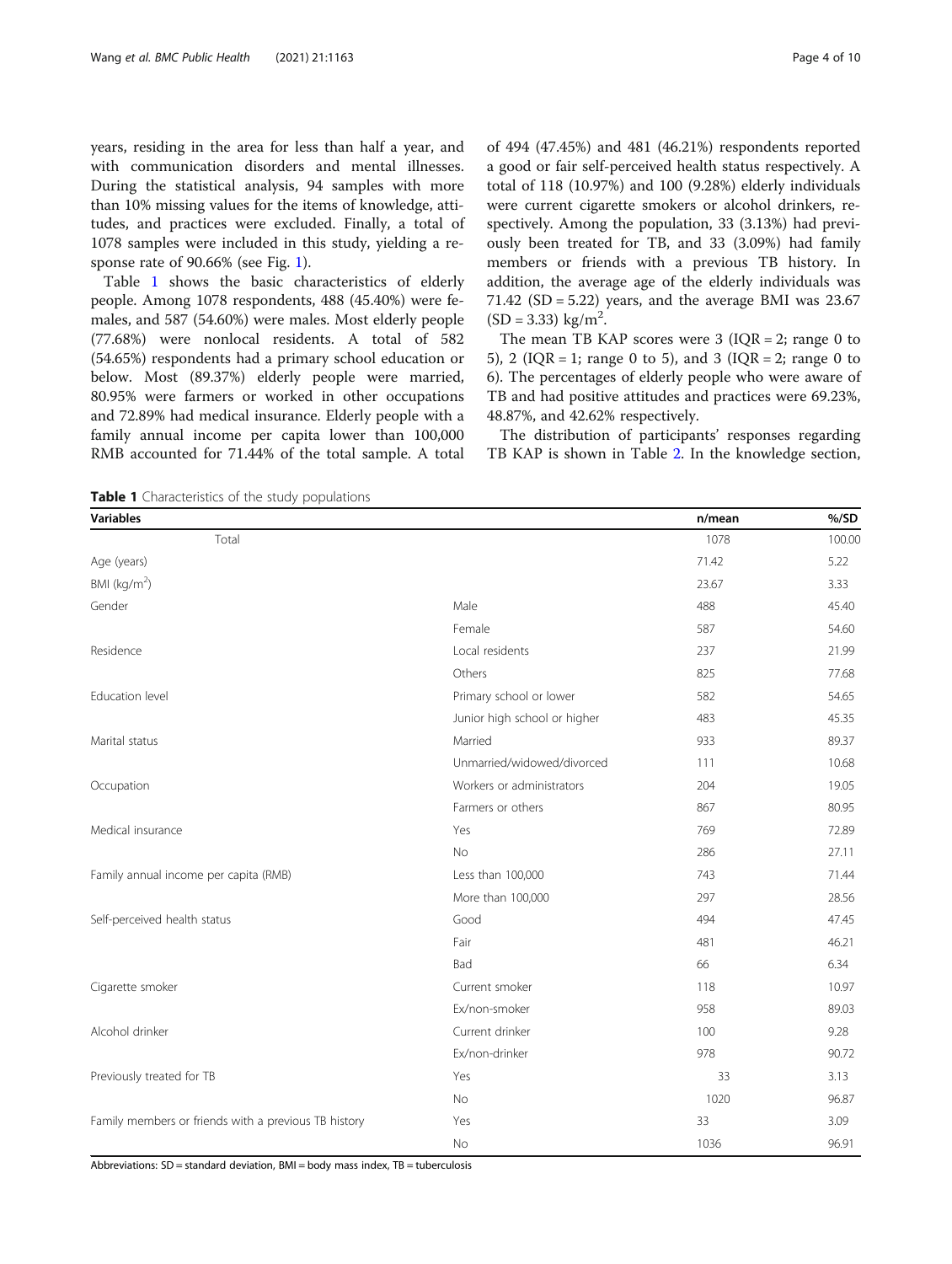| Items                                       | <b>Table 2</b> THE distribution of participants responses regarding TD four $(n - 1070)$<br>Responses | n   | %     |
|---------------------------------------------|-------------------------------------------------------------------------------------------------------|-----|-------|
| Knowledge                                   |                                                                                                       |     |       |
| Infectivity of TB                           |                                                                                                       |     |       |
|                                             | Yes                                                                                                   | 779 | 72.60 |
|                                             | No                                                                                                    | 83  | 7.74  |
|                                             | Do not know                                                                                           | 211 | 19.66 |
| Route of TB transmission                    |                                                                                                       |     |       |
|                                             | Touching items                                                                                        | 85  | 7.94  |
|                                             | Sharing utensils                                                                                      | 117 | 10.93 |
|                                             | Coughing or sneezing                                                                                  | 332 | 31.03 |
|                                             | All of the above                                                                                      | 319 | 29.81 |
|                                             | Do not know                                                                                           | 217 | 20.28 |
| TB symptoms                                 |                                                                                                       |     |       |
|                                             | Headache or dizziness                                                                                 | 25  | 2.35  |
|                                             | Coughing for longer than 2 weeks or coughing up<br>blood                                              | 786 | 73.94 |
|                                             | Abdominal pain or diarrhoea                                                                           | 5   | 0.47  |
|                                             | Do not know                                                                                           | 247 | 23.24 |
| Prevention and control of TB                |                                                                                                       |     |       |
|                                             | Covering mouth and nose when coughing or sneezing                                                     | 184 | 17.18 |
|                                             | Wearing a mask                                                                                        | 51  | 4.76  |
|                                             | Good nutrition                                                                                        | 21  | 1.96  |
|                                             | Washing hands after touching items in public                                                          | 48  | 4.48  |
|                                             | All of the above                                                                                      | 767 | 71.62 |
| Curability of TB                            |                                                                                                       |     |       |
|                                             | Yes                                                                                                   | 477 | 45.30 |
|                                             | No                                                                                                    | 277 | 26.31 |
|                                             | Do not know                                                                                           | 299 | 28.40 |
| <b>Attitudes</b>                            |                                                                                                       |     |       |
| Do you think that TB is a terrible disease? |                                                                                                       |     |       |
|                                             | Yes                                                                                                   | 646 | 60.71 |
|                                             | No                                                                                                    | 225 | 21.15 |
|                                             | Do not sure                                                                                           | 193 | 18.14 |
| Would you like to learn about TB?           |                                                                                                       |     |       |
|                                             | Yes                                                                                                   | 924 | 86.03 |
|                                             | No                                                                                                    | 15  | 1.40  |
|                                             | Do not sure                                                                                           | 135 | 12.57 |
|                                             | Would you like to participate in TB education activities?                                             |     |       |
|                                             | Yes                                                                                                   | 921 | 86.89 |
|                                             | No                                                                                                    | 26  | 2.45  |
|                                             | Do not sure                                                                                           | 113 | 10.66 |
|                                             | Are you willing to complete treatment if you have TB?                                                 |     |       |
|                                             | Yes                                                                                                   | 261 | 24.90 |
|                                             | $\rm No$                                                                                              | 410 | 39.12 |
|                                             | Do not sure                                                                                           | 377 | 35.97 |

## <span id="page-4-0"></span>**Table 2** The distribution of participants' responses regarding TB KAP ( $n = 1078$ )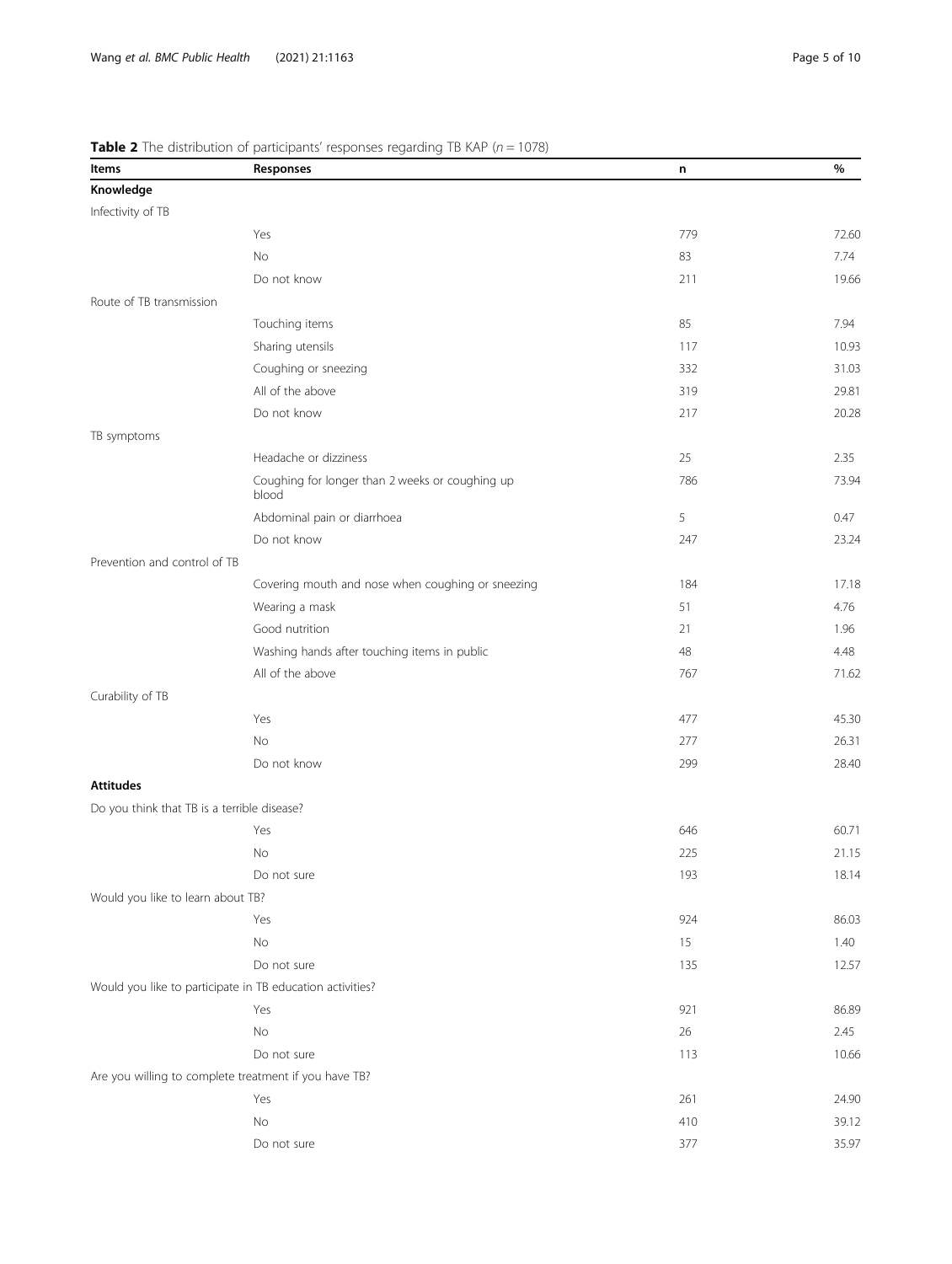| Items                              | Responses                                                                   | n   | %     |
|------------------------------------|-----------------------------------------------------------------------------|-----|-------|
|                                    | Would you be willing to be screened for TB if you had suggestive symptoms?  |     |       |
|                                    | Yes                                                                         | 387 | 36.44 |
|                                    | <b>No</b>                                                                   | 494 | 46.52 |
|                                    | Do not sure                                                                 | 181 | 17.04 |
| <b>Practices</b>                   |                                                                             |     |       |
|                                    | Have you ever taken the initiative to learn about TB?                       |     |       |
|                                    | Yes                                                                         | 354 | 33.08 |
|                                    | No                                                                          | 716 | 66.92 |
|                                    | Would you urge your friends with suspicious TB symptoms visit the doctor?   |     |       |
|                                    | Yes                                                                         | 649 | 60.54 |
|                                    | No                                                                          | 335 | 31.25 |
|                                    | Do not sure                                                                 | 88  | 8.21  |
|                                    | Would you visit a health facility if you had a cough for more than 2 weeks? |     |       |
|                                    | Yes                                                                         | 903 | 84.08 |
|                                    | <b>No</b>                                                                   | 131 | 12.20 |
|                                    | Do not sure                                                                 | 40  | 3.72  |
|                                    | Would you visit a health facility if you suspected that you had TB?         |     |       |
|                                    | Yes                                                                         | 916 | 85.69 |
|                                    | No                                                                          | 132 | 12.35 |
|                                    | Do not sure                                                                 | 21  | 1.96  |
| Would you stop spitting in public? |                                                                             |     |       |
|                                    | Yes                                                                         | 313 | 33.02 |
|                                    | No                                                                          | 580 | 61.18 |
|                                    | Do not sure                                                                 | 55  | 5.80  |
|                                    | Would you cover your mouth and nose when coughing or sneezing?              |     |       |
|                                    | Yes                                                                         | 265 | 25.09 |
|                                    | No                                                                          | 791 | 74.91 |
|                                    |                                                                             |     |       |

**Table 2** The distribution of participants' responses regarding TB KAP ( $n = 1078$ ) (Continued)

Abbreviations: TB = tuberculosis, KAP = knowledge, attitudes, and practices

more than 70% of the elderly individuals (72.60%, 73.94%, and 71.62%) were aware of TB infectivity, symptoms, and preventive measures, respectively. The awareness rate for TB curability was 45.30%. However, less than one-third of survey respondents (31.03%) knew the route of TB transmission. In terms of attitudes, most elderly people (86.03% and 86.89%) wanted to learn about TB or participate in TB education activities, respectively. More than one-third of respondents (36.44%) were willing to be screened for TB if they had suggestive symptoms. Only 225 (21.15%) and 261 (24.90%) participants did not think that TB is a terrible disease or were willing to complete treatment if diagnosed with TB. Regarding practices, most elderly individuals (84.08% and 85.69%) would visit health facilities if they had a cough for more than 2 weeks or if they suspected that they had TB, respectively. More than half of elderly people (60.54%) would urge their friends with suspicious symptoms to visit

the doctor. Approximately one-third of participants (33.08% and 33.02%) had ever taken the initiative to learn about TB or would stop spitting in public, respectively. Only 265 (25.09%) respondents covered their mouths and noses when coughing or sneezing.

Table [3](#page-6-0) presents the results of the univariate linear regression analysis of TB KAP among the elderly population. Significant differences in TB knowledge among elderly people were observed across education levels, medical insurance statuses, family annual incomes per capita, self-perceived health statuses, previous TB histories, and family members or friends with a previous TB history ( $P < 0.05$ ). Significant differences in TB attitudes among elderly people were found across BMIs, education levels, occupations, medical insurance statuses, family annual incomes per capita, previous TB histories, and family members or friends with a previous TB history  $(P < 0.05)$ . Significant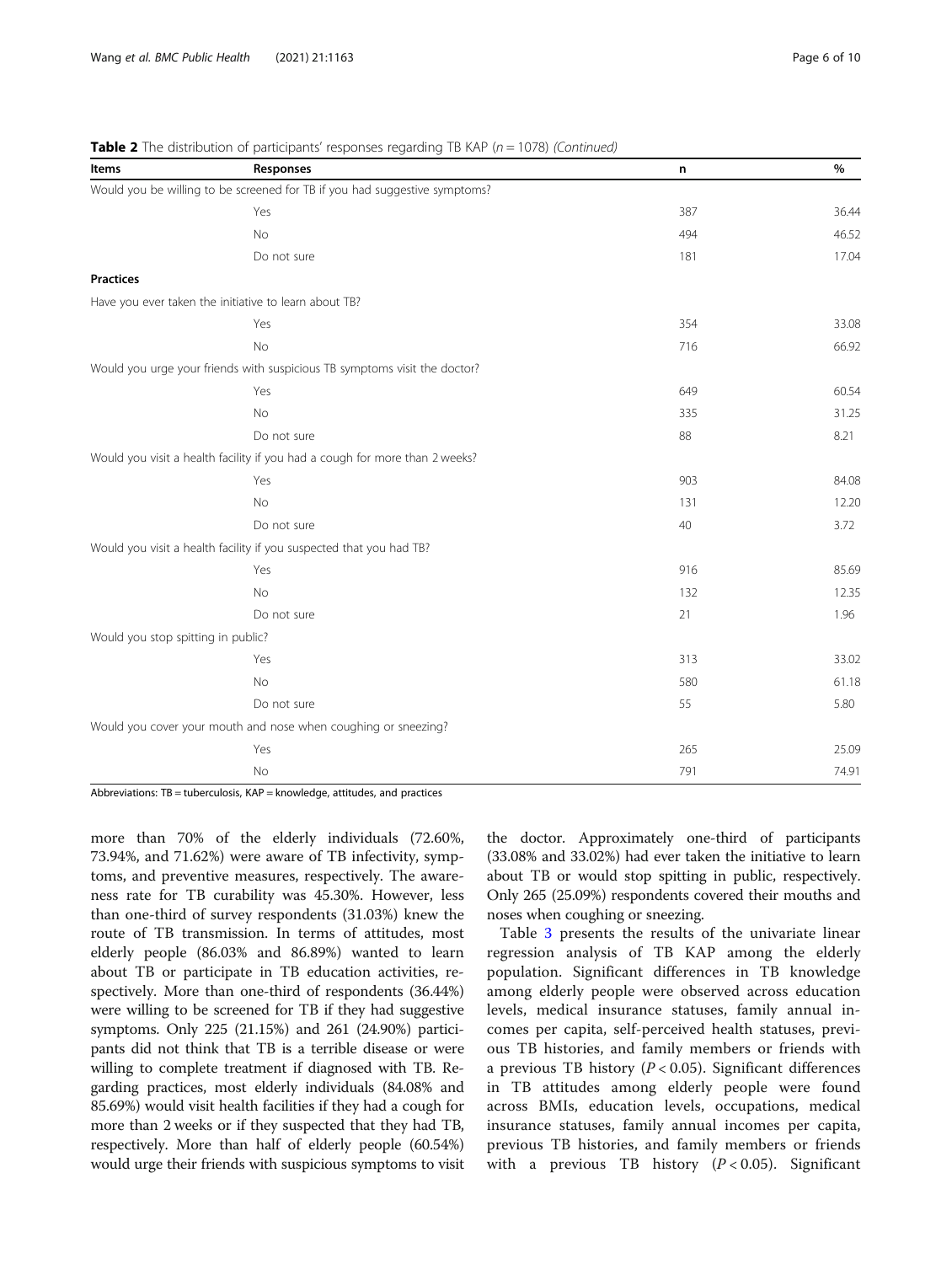<span id="page-6-0"></span>**Table 3** Univariate linear regression analysis of KAP regarding TB among the elderly population

| <b>Variables</b>                                                  | Knowledge |                      |         | <b>Attitudes</b> |                      |         | <b>Practices</b> |                      |         |
|-------------------------------------------------------------------|-----------|----------------------|---------|------------------|----------------------|---------|------------------|----------------------|---------|
|                                                                   | B         | 95% CI               | P       | B                | 95% CI               | P       | B                | 95% CI               | P       |
| Age (years)                                                       | 0.002     | $-0.012$ to 0.017    | 0.771   | 0.007            | $-0.006$ to 0.021    | 0.305   | 0.022            | 0.004 to 0.040       | 0.020   |
| BMI ( $kg/m2$ )                                                   | $-0.017$  | $-0.040$ to $0.005$  | 0.137   | $-0.022$         | $-0.043$ to $-0.001$ | 0.036   | $-0.019$         | $-0.047$ to 0.008    | 0.167   |
| Gender (ref. male)                                                | $-0.090$  | $-0.243$ to 0.063    | 0.247   | $-0.054$         | $-0.194$ to 0.087    | 0.453   | 0.036            | $-0.147$ to 0.220    | 0.698   |
| Residence (ref. local residents)                                  | $-0.108$  | $-0.293$ to 0.076    | 0.248   | $-0.003$         | $-0.174$ to 0.169    | 0.975   | $-0.334$         | $-0.558$ to $-0.110$ | 0.003   |
| Education level (ref. primary<br>school or lower)                 | 0.286     | 0.133 to 0.438       | < 0.001 | 0.275            | 0.135 to 0.415       | < 0.001 | 0.318            | 0.134 to 0.503       | 0.001   |
| Marital status (ref. married)                                     | $-0.208$  | $-0.279$ to 0.222    | 0.825   | 0.168            | $-0.060$ to 0.396    | 0.149   | 0.217            | $-0.076$ to 0.509    | 0.147   |
| Occupation (ref. workers or<br>administrators)                    | $-0.119$  | $-0.313$ to 0.075    | 0.230   | $-0.331$         | $-0.488$ to $-0.134$ | 0.001   | $-0.381$         | $-0.617$ to $-0.144$ | 0.002   |
| Medical insurance (ref. yes)                                      | $-0.260$  | $-0.432$ to $-0.088$ | 0.003   | $-0.467$         | $-0.624$ to $-0.310$ | < 0.001 | $-0.563$         | $-0.763$ to $-0.363$ | < 0.001 |
| Family annual income per capita<br>(RMB) (ref. less than 100,000) | $-0.229$  | $-0.470$ to $-0.128$ | 0.001   | $-0.300$         | $-0.457$ to $-0.143$ | < 0.001 | $-0.458$         | $-0.664$ to $-0.251$ | < 0.001 |
| Self-perceived health status                                      | $-0.211$  | $-0.338$ to $-0.084$ | 0.001   | $-0.063$         | $-0.180$ to 0.055    | 0.298   | $-0.192$         | $-.342$ to $-.0041$  | 0.013   |
| Cigarette smoker (ref. current smoker)                            | $-0.113$  | $-0.357$ to 0.130    | 0.360   | $-0.152$         | $-0.377$ to 0.073    | 0.186   | $-0.031$         | $-0.327$ to 0.265    | 0.837   |
| Alcohol drinker (ref. current drinker)                            | 0.054     | $-0.208$ to 0.315    | 0.686   | 0.024            | $-0.217$ to 0.264    | 0.846   | 0.007            | $-0.320$ to 0.334    | 0.966   |
| Previously treated for TB (ref. no)                               | 0.668     | 0.235 to 1.101       | 0.003   | 0.406            | 0.002 to 0.810       | 0.049   | 0.755            | 0.232 to 1.278       | 0.005   |
| Family members or friends with a<br>previous TB history (ref. no) | 0.709     | 0.272 to 1.147       | 0.002   | 0.829            | 0.432 to 1.225       | < 0.001 | 0.448            | $-0.065$ to 0.962    | 0.087   |

Abbreviations: KAP = knowledge, attitudes, and practices, TB = tuberculosis, BMI = body mass index

 $*$  The self-perceived health status variable was rated as follows: good = 1, fair = 2, bad = 3

differences in TB practices among elderly people were identified across ages, residences, education levels, occupations, medical insurance statuses, family annual incomes per capita, self-perceived health statuses, previous TB histories, and family members or friends with a previous TB history  $(P < 0.05)$ .

Multiple stepwise regression analyses showed that education level (junior high school or higher:  $\beta$  = 0.278, 95% CI 0.108 to 0.447;  $P = 0.001$ ), annual family income per capita (more than 100,000:  $\beta$  = − 0.377, 95% CI − 0.563 to − 0.191; P < 0.001), self-perceived health status  $(\beta = -0.245, 95\% \text{ } CI - 0.387 \text{ to } -0.103; P = 0.001), \text{ and}$ having family members or friends with a previous TB history (yes:  $\beta$  = 0.624, 95% *CI* 0.157 to 1.091;  $P = 0.009$ ) were associated with TB knowledge among elderly

people (Table 4). Medical insurance (no:  $\beta = -0.409$ , 95% *CI* − 0.584 to − 0.235; *P* < 0.001), education level (junior high school or higher:  $\beta$  = 0.208, 95% CI 0.052 to 0.364;  $P = 0.009$ ), family annual income per capita (more than 100,000:  $\beta$  = − 0.224, 95% CI − 0.394 to − 0.053;  $P = 0.010$ ), and having family members or friends with a previous TB history (yes:  $\beta = 0.753$ , 95% CI 0.332 to 1.174;  $P < 0.001$ ) were associated with TB attitude scores (Table [5](#page-7-0)). In addition, age ( $\beta$  = 0.028, 95% CI 0.007 to 0.048;  $P = 0.007$ ), medical insurance (no:  $\beta = -0.494$ , 95% CI − 0.716 to − 0.272; P < 0.001), education level (junior high school or higher:  $β = 0.331$ , 95% *CI* 0.127 to 0.536;  $P = 0.002$ ), and family annual income per capita (more than 100,000:  $\beta$  = − 0.340, 95% CI − 0.564 to − 0.117; P = 0.003) were associated with TB practice scores (Table [6](#page-7-0)).

Table 4 Multiple linear stepwise regression analysis of TB knowledge TB among the elderly population

| <b>Variables</b>                                               | B        | SE    | <b>Beta</b> |          | P       | 95% CI               |
|----------------------------------------------------------------|----------|-------|-------------|----------|---------|----------------------|
| Education level (ref. primary school or lower)                 |          |       |             |          |         |                      |
| Junior high school or higher                                   | 0.278    | 0.086 | 0.109       | 3.210    | 0.001   | 0.108 to 0.447       |
| Family annual income per capita (RMB) (ref. less than 100,000) |          |       |             |          |         |                      |
| More than 100,000                                              | $-0.377$ | 0.095 | $-0.135$    | $-3.973$ | < 0.001 | $-0.563$ to $-0.191$ |
| Self-perceived health status                                   | $-0.245$ | 0.072 | $-0.115$    | $-3.379$ | 0.001   | $-0.387$ to $-0.103$ |
| Family members or friends with a previous TB history (ref. no) |          |       |             |          |         |                      |
| Yes                                                            | 0.624    | 0.238 | 0.088       | 2622     | 0.009   | 0.157 to 1.091       |
| Intercept                                                      | 3.413    | 0.225 |             | 15.147   | < 0.001 | 2.971 to 3.855       |

Abbreviations:  $TB =$  tuberculosis,  $SE =$  standard error

 $*$  The self-perceived health status variable was rated as follows: good = 1, fair = 2, bad = 3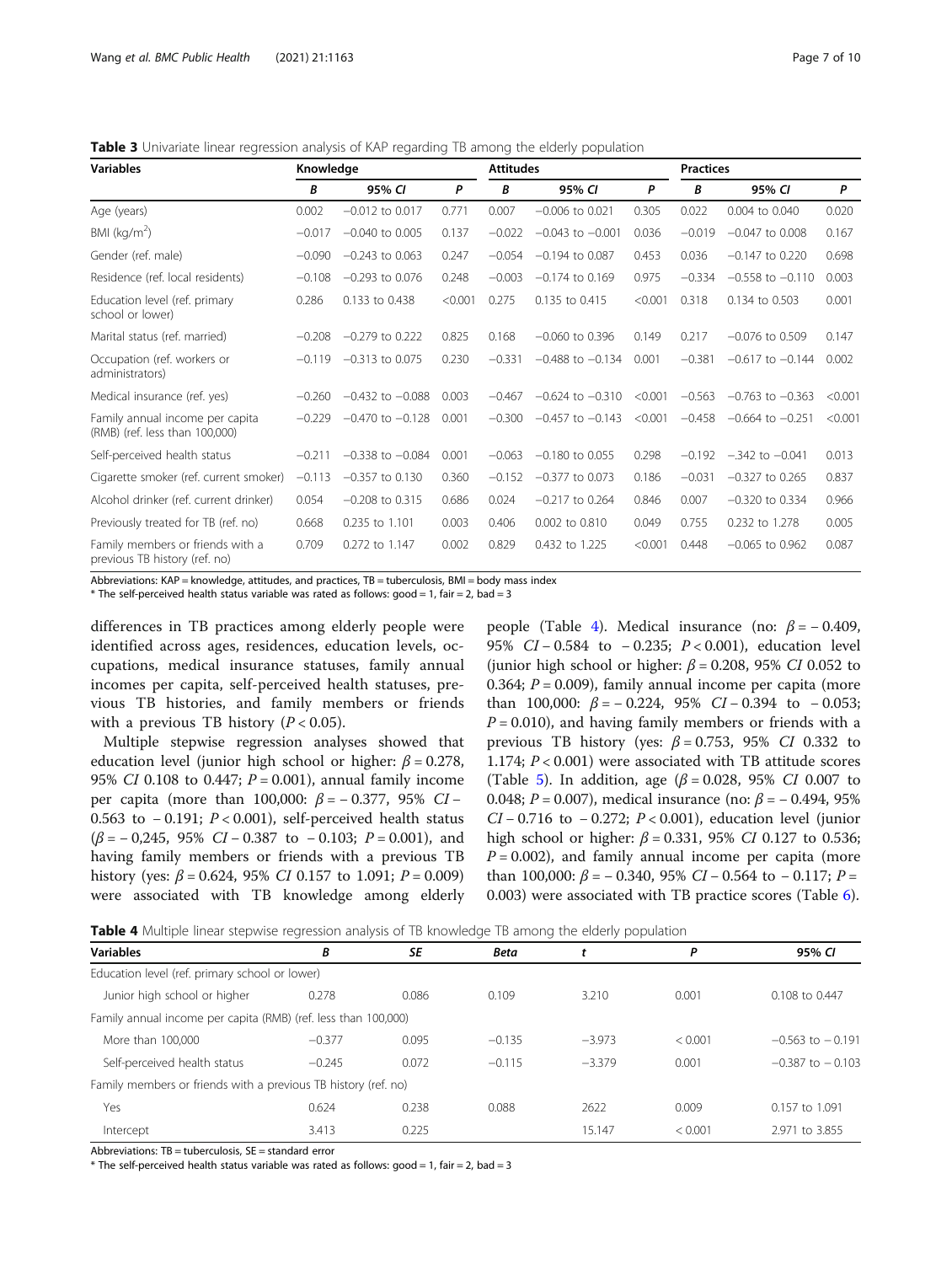<span id="page-7-0"></span>**Table 5** Multiple linear stepwise regression analysis of TB attitudes among the elderly population

| <b>Variables</b>                                               | В        | <b>SE</b> | <b>Beta</b> | t        | Ρ       | 95% CI               |
|----------------------------------------------------------------|----------|-----------|-------------|----------|---------|----------------------|
| Medical insurance (ref. yes)                                   |          |           |             |          |         |                      |
| No.                                                            | $-0.409$ | 0.089     | $-0.160$    | $-4.619$ | < 0.001 | $-0.584$ to $-0.235$ |
| Education level (ref. primary school or lower)                 |          |           |             |          |         |                      |
| Junior high school or higher                                   | 0.208    | 0.079     | 0.089       | 2.615    | 0.009   | 0.052 to 0.364       |
| Family annual income per capita (RMB) (ref. less than 100,000) |          |           |             |          |         |                      |
| More than 100,000                                              | $-0.224$ | 0.087     | $-0.088$    | $-2.571$ | 0.010   | $-0.394$ to $-0.053$ |
| Family members or friends with a previous TB history (ref. no) |          |           |             |          |         |                      |
| Yes                                                            | 0.753    | 0.214     | 0.118       | 3.514    | < 0.001 | 0.332 to 1.174       |
| Intercept                                                      | 3.016    | 0.193     |             | 15.646   | < 0.001 | 2.638 to 3.395       |

Abbreviations: TB = tuberculosis, SE = standard error

 $*$  The self-perceived health status variable was rated as follows: good = 1, fair = 2, bad = 3

## **Discussion**

Previous studies have shown that TB KAP were directly associated with the detection rate and TB treatment and prevention effects [[14\]](#page-9-0). The results showed that the core knowledge awareness rate for TB prevention and treatment among elderly people in Shenzhen City was 69.23%, which is higher than the rates reported for residents of Zhejiang Province (48.0%) [\[15\]](#page-9-0), Guizhou Province residents (41.5%) [[16](#page-9-0)], and hospitalized elderly TB patients in Hunan (56.2%) [\[17\]](#page-9-0). However, this rate is considerably lower than the nationwide public TB knowledge awareness rate reported in 2009 (89.0%) [\[18](#page-9-0)]. In terms of each key piece of information about TB, the elderly people had the highest level of correct knowledge about TB's symptoms, which was much better than participants in Lesotho [\[20](#page-9-0)]. But what is noteworthy is that a small proportion of respondents knew the transmission routes and curability of TB, which should be strengthened in health education. The percentages of elderly people with positive attitudes and practices regarding TB were 48.87 and 42.62%, respectively, which are slightly higher than the positive attitude rate (40.8%) and lower than the positive practice rate (45.9%) found in residents of Ethiopia [\[19](#page-9-0)] and considerably lower than the incidence of positive attitudes reported by Luba

et al. [\[20\]](#page-9-0) for residents of Lesotho (72.8%). Therefore, implementing further TB health promotion and education efforts among elderly people in the community is an urgent task for the government and related sectors to improve TB prevention and treatment for elderly people.

The results of the multiple linear stepwise analyses showed that the TB knowledge scores of elderly people with higher education levels, lower family annual incomes per capita, a better self-perceived health status, and family members or friends with a previous TB history were higher. Elderly people with a junior high school education or above had higher TB knowledge scores, which is consistent with the findings of Chen et al.  $[15]$  $[15]$  $[15]$ , Wan  $[21]$  $[21]$ , and Wang et al.  $[22]$  $[22]$ . Elderly individuals with higher annual family incomes per capita had lower TB knowledge scores, which is inconsistent with previous studies [[23\]](#page-9-0). One possible reason is that older individuals have different concerns about health knowledge, and high-income groups may be more knowledgeable in other areas of health knowledge [\[24](#page-9-0)]. In addition, because the percentage of people with higher self-reported annual family incomes was relatively low in this study and residents may be sensitive about sharing income information, the number of people with high incomes may have been underestimated.

**Table 6** Multiple linear stepwise regression analysis of TB practice among the elderly population

| <b>Variables</b>                                               | B        | <b>SE</b> | <b>Beta</b> |          | P       | 95% CI               |
|----------------------------------------------------------------|----------|-----------|-------------|----------|---------|----------------------|
| Age (years)                                                    | 0.028    | 0.010     | 0.096       | 2.692    | 0.007   | 0.007 to 0.048       |
| Medical insurance (ref. yes)                                   |          |           |             |          |         |                      |
| <b>No</b>                                                      | $-0.494$ | 0.113     | $-1.161$    | $-4.375$ | < 0.001 | $-0.716$ to $-0.272$ |
| Education level (ref. primary school or lower)                 |          |           |             |          |         |                      |
| Junior high school or higher                                   | 0.331    | 0.104     | 0.115       | 3.181    | 0.002   | $0.127$ to 0.536     |
| Family annual income per capita (RMB) (ref. less than 100,000) |          |           |             |          |         |                      |
| More than 100,000                                              | $-0.340$ | 0.114     | $-0.108$    | $-2.993$ | 0.003   | $-0.564$ to $-0.117$ |
| Intercept                                                      | 1.800    | 0.799     |             | 2.252    | 0.025   | 0.231 to 3.370       |
|                                                                |          |           |             |          |         |                      |

Abbreviations:  $TB =$  tuberculosis,  $SE =$  standard error

 $*$  The self-perceived health status variable was rated as follows: good = 1, fair = 2, bad = 3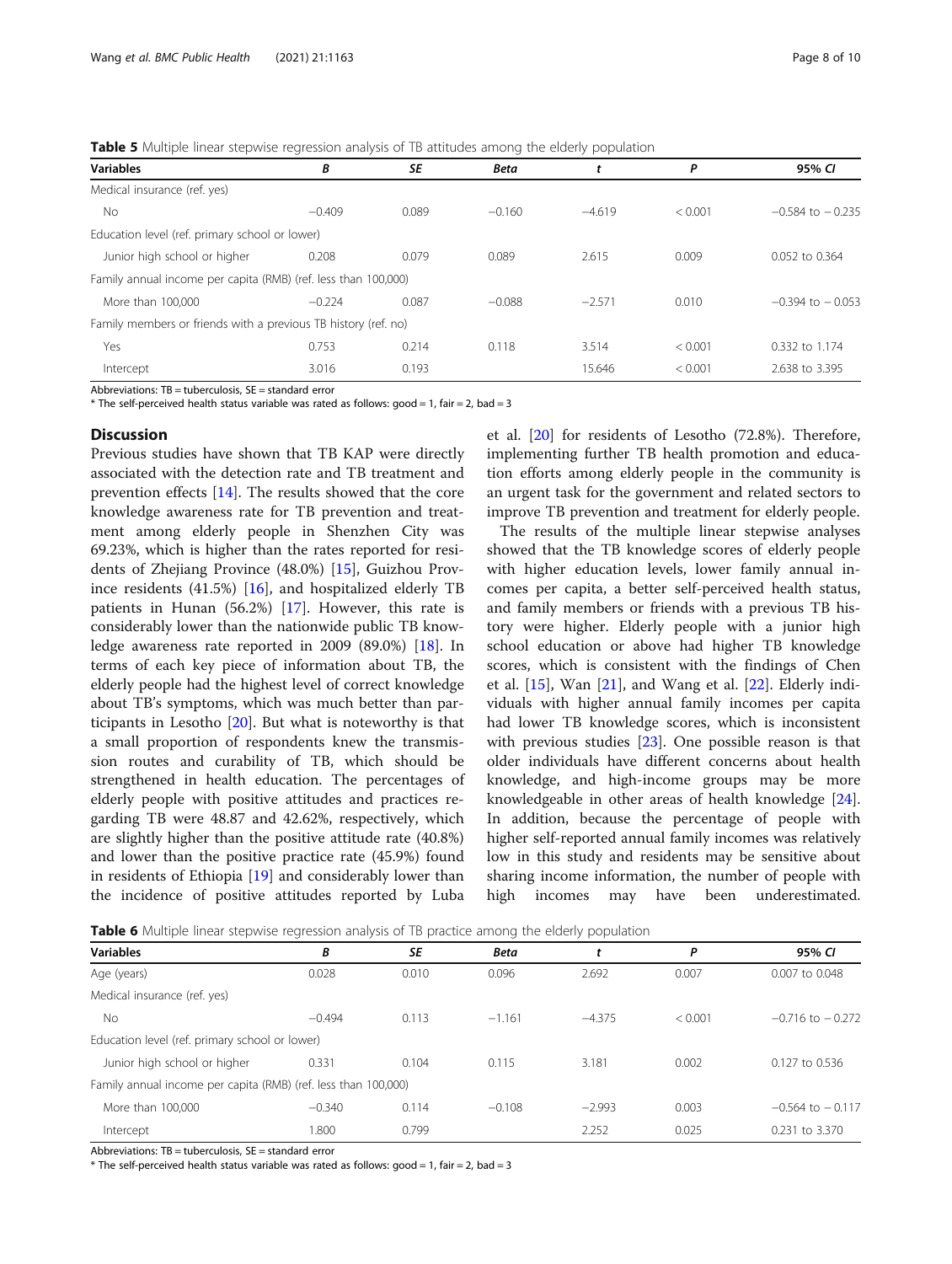Intriguingly, this study showed that elderly individuals with higher education levels were more likely to have higher levels of TB knowledge, but individuals with higher incomes were less likely to have TB knowledge, reflecting an interesting finding that requires further research. Educational interventions should be strengthened for elderly people with low education levels and high incomes. Furthermore, this study showed that people with a better self-perceived health status had higher TB awareness. Elderly people with a better selfperceived health status may direct more attention towards health information and their own health; therefore, they were more likely to acquire more TB information. Elderly people whose relatives or friends previously had TB also had more opportunities to be informed about TB and were strongly influenced by its importance. Therefore, they reported higher awareness rates, which also suggests that some individuals successfully received information from the health care system and spread health knowledge. Therefore, health education activities are needed in medical institutions to further health knowledge among the elderly population.

The TB attitude scores of elderly individuals without health insurance were lower. Elderly people with higher education levels and those whose family members or friends with a previous TB history had relatively positive attitudes towards TB treatment and prevention. The impact of education level on TB attitude and practices scores was consistent with the impact of knowledge scores, indicating that health education regarding TB was the key to establishing appropriate health attitudes and practices. Our finding is consistent with the study by Luba et al. [\[20](#page-9-0)] among Lesotho residents. In addition, age was positively associated with TB practices. A possible interpretation may be that people are more likely to adopt active TB prevention behaviours due to decreased immunity and an increased risk of TB with age [[23\]](#page-9-0).

The strength of this study is that it is the first study to investigate TB KAP among elderly people in China. The findings may provide targeted guidance for improving health policies. However, this study had some limitations. First, this study targeted elderly people in Bao'an District of Shenzhen; thus, the results are representative of elderly people only in the Shenzhen area instead of China. A survey of elderly individuals in multiple regions across the country is needed to further verify the results of this study. Second, the study population was selected from individuals who received health examinations at the selected health centres. This population already has access to care and may not be representative of those who do not undergo health examinations, which limited the generalizability of our data to other elder populations. Third, we excluded samples with more than 10% missing values from the data analysis. Those who had better memories were more likely to complete the questionnaire than others, which may lead to selection bias. Forth, the survey was cross-sectional, which limited interpretation of the temporality and causality of these findings. Final, other potential predictors, such as the accessibility of health services, social support, and a history of chronic disease, were not included in this study. More comprehensive and rigorous studies based on scientific sampling are needed.

## Conclusions

Elderly people in Shenzhen City had low levels of TB knowledge awareness and poor attitudes and practices regarding TB prevention and treatment. Furthermore, this study showed that elderly people with lower education levels and higher family annual incomes per capita had lower overall TB knowledge awareness rates and poor TB-related attitudes and practices. Therefore, the implementation of systemic health education and health promotion activities for elderly people targeting the transmission and curability of TB is recommended.

#### Abbreviations

TB: tuberculosis; WHO: World Health Organization; KAP: knowledge, attitudes, and practices; BMI: body mass index

#### Acknowledgements

We thank the elderly population who participated in this research.

#### Authors' contributions

YXW, YG and QY conceived and designed the study. JJZ, JZM, JF, XS, MGZ and YFG participated in the acquisition of data. YG and JF analyzed the data. ZXL gave advice on methodology. YXW and YG wrote the draft of the paper. All authors contributed to writing, reviewing or revising the paper and read and approved the final manuscript. QY is the guarantors of this work and has full access to all the data in the study and takes responsibility for its integrity and the accuracy of the data analysis.

#### Funding

The study was funded by a Major Infectious Disease Prevention and Control of the National Science and Technique Major Project (2018ZX10715004).

#### Availability of data and materials

Data may be made available by contacting the corresponding author.

### **Declarations**

## Ethics approval and consent to participate

The study was approved by the Ethics Committee of the Tongji Medical College Institutional Review Board, Huazhong University of Science and Technology, Wuhan, China. Informed consent was obtained from all survey participants. All methods were carried out in accordance with relevant guidelines and regulations.

## Consent for publication

Not applicable.

#### Competing interests

We declare that we have no conflict of interests.

#### Author details

<sup>1</sup>Shenzhen Bao'an Center for Chronic Disease Control, NO. 332 Yu'an 2nd Road, Shenzhen 518101, China. <sup>2</sup>Department of Social Medicine and Health